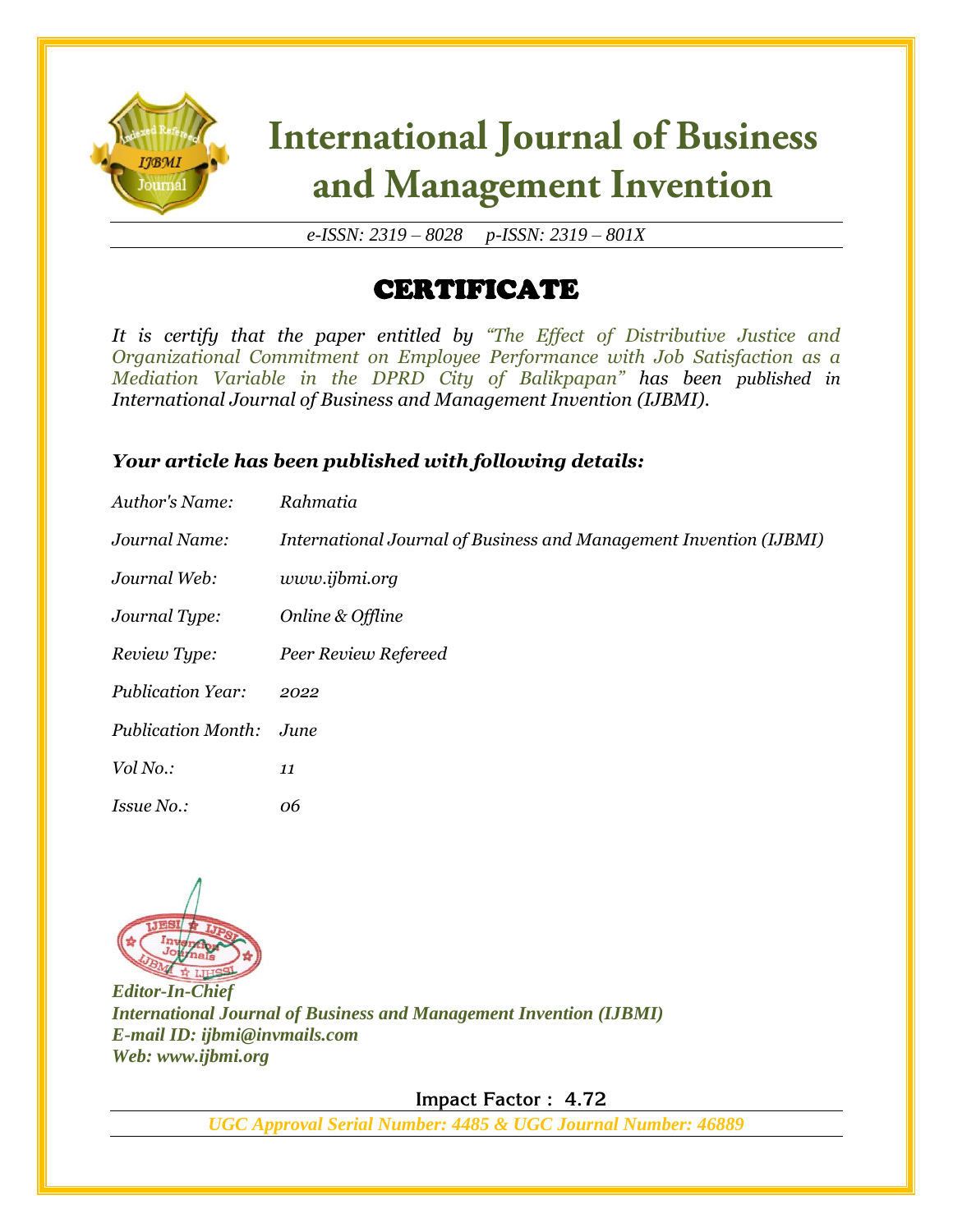

# **International Journal of Business** and Management Invention

*e-ISSN: 2319 – 8028 p-ISSN: 2319 – 801X*

### CERTIFICATE

*It is certify that the paper entitled by "The Effect of Distributive Justice and Organizational Commitment on Employee Performance with Job Satisfaction as a Mediation Variable in the DPRD City of Balikpapan" has been published in International Journal of Business and Management Invention (IJBMI).*

#### *Your article has been published with following details:*

| Author's Name:            | Tetra Hidayati                                                     |
|---------------------------|--------------------------------------------------------------------|
| Journal Name:             | International Journal of Business and Management Invention (IJBMI) |
| Journal Web:              | www.ijbmi.org                                                      |
| Journal Type:             | Online & Offline                                                   |
| Review Type:              | Peer Review Refereed                                               |
| <b>Publication Year:</b>  | 2022                                                               |
| <b>Publication Month:</b> | June.                                                              |
| Vol No.:                  | 11                                                                 |
| <i>Issue No.:</i>         | 06                                                                 |



*Editor-In-Chief International Journal of Business and Management Invention (IJBMI) E-mail ID: ijbmi@invmails.com Web: www.ijbmi.org*

 **Impact Factor : 4.72** 

*UGC Approval Serial Number: 4485 & UGC Journal Number: 46889*